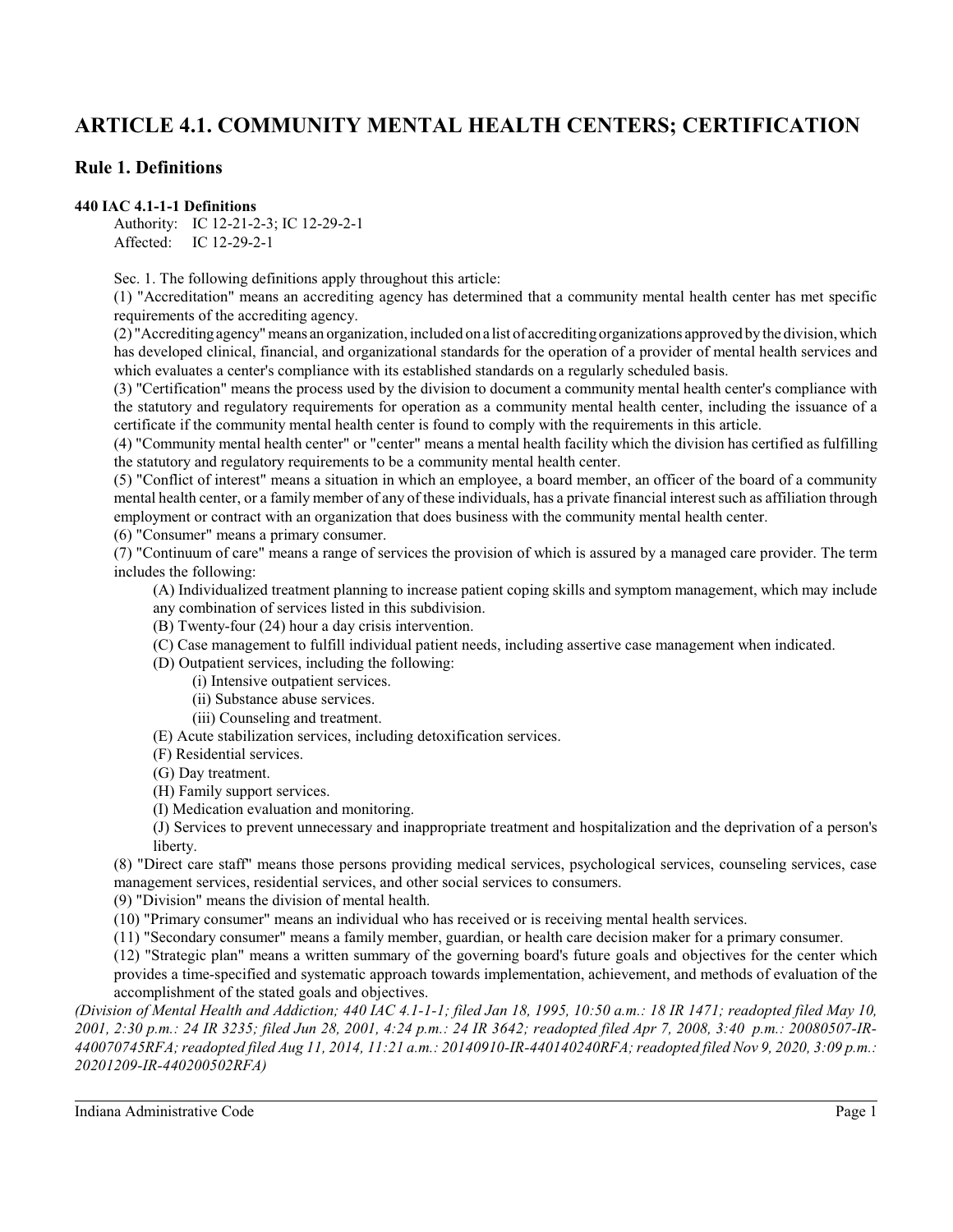# **Rule 2. Certification of Community Mental Health Centers**

# **440 IAC 4.1-2-1 Certification by the division**

Authority: IC 12-21-2-3; IC 12-29-2-1 Affected: IC 12-29-2-14

Sec. 1. (a) Before an entity may call itself a community mental health center, and before the division may contract with an entity as a communitymental health center for mental health services, the entitymust be certified by the division under this article, including the assignment of an exclusive geographic primary service area, under 440 IAC 4.1-3.

(b) A center which has applied for certification or which has been certified must provide information related to services as requested by the division and must participate in the division's quality assurance program. A center must respond to a request from the division as fully as it is capable. Failure to comply with a request from the division may result in termination of a center's certification.

(c) When a center has demonstrated compliance with all applicable laws and regulations, including the specific criteria in this article, a certificate shall be issued and shall be posted in a conspicuous place in the facility open to clients and the public. *(Division of Mental Health and Addiction; 440 IAC 4.1-2-1; filed Jan 18, 1995, 10:50 a.m.: 18 IR 1472;readopted filed May 10, 2001, 2:30 p.m.: 24 IR 3235; filed Jun 28, 2001, 4:24 p.m.: 24 IR 3643; filed Apr 3, 2003, 11:10 a.m.: 26 IR 2616, eff Jul 1, 2003; readopted filed Apr 7, 2008, 3:40 p.m.: 20080507-IR-440070745RFA; readopted filed Aug 11, 2014, 11:21 a.m.: 20140910-IR-440140240RFA; readopted filed Nov 9, 2020, 3:09 p.m.: 20201209-IR-440200502RFA)*

# **440 IAC 4.1-2-2 Organizational standards and requirements**

Authority: IC 12-21-2-3; IC 12-29-2-1 Affected: IC 12-29-2-1

Sec. 2. (a) The center shall have a governing board.

(b) The purpose of the governing board is to make policy and to assure the effective implementation of the policy.

(c) The governing board shall meet the following criteria:

(1) The governing board shall be composed of at least five (5) individuals. At least one (1) member shall be a primary or secondary consumer.

(2) Each county served by the center shall have at least one (1) member from that county on the governing board.

(3) No governing board member, with the exception of the president/chief executive officer, may be employed by or contract with the center.

(4) If a board member, including officers of the board, has a conflict of interest, the individual should not vote or use his or her personal influence on the matter. The minutes of the meeting shall reflect that a disclosure was made, the abstention from voting, and that a quorum was present.

(d) The governing board shall meet on a regular basis. The duties of the governing board include the following:

(1) Employ a chief executive officer for the center. The chief executive officer shall have at least a master's degree and shall have demonstrated managerial experience in the mental health care or related field. Individuals employed as chief executive officers in a center as of January 1, 1995, shall be considered as meeting this qualification.

(2) Evaluate the chief executive officer. Evaluations must be conducted every other year, at a minimum.

(3) Establish and enforce prudent business and fiscal policies for the center.

(4) Develop and enforce written policies governing center operations.

(5) Develop and implement an ongoing strategic plan that identifies the priorities of the governing board and utilizes community input and consumer assessment of programs and services offered.

(6) Assure that minutes of all meetings are maintained and accurately reflect the actions taken.

(7) Develop and enforce policies and procedures regarding conflict of interest by both governing board members and center employees.

(8) Conduct an annual assessment that includes the following:

(A) A review of the business practices of the center to ensure that: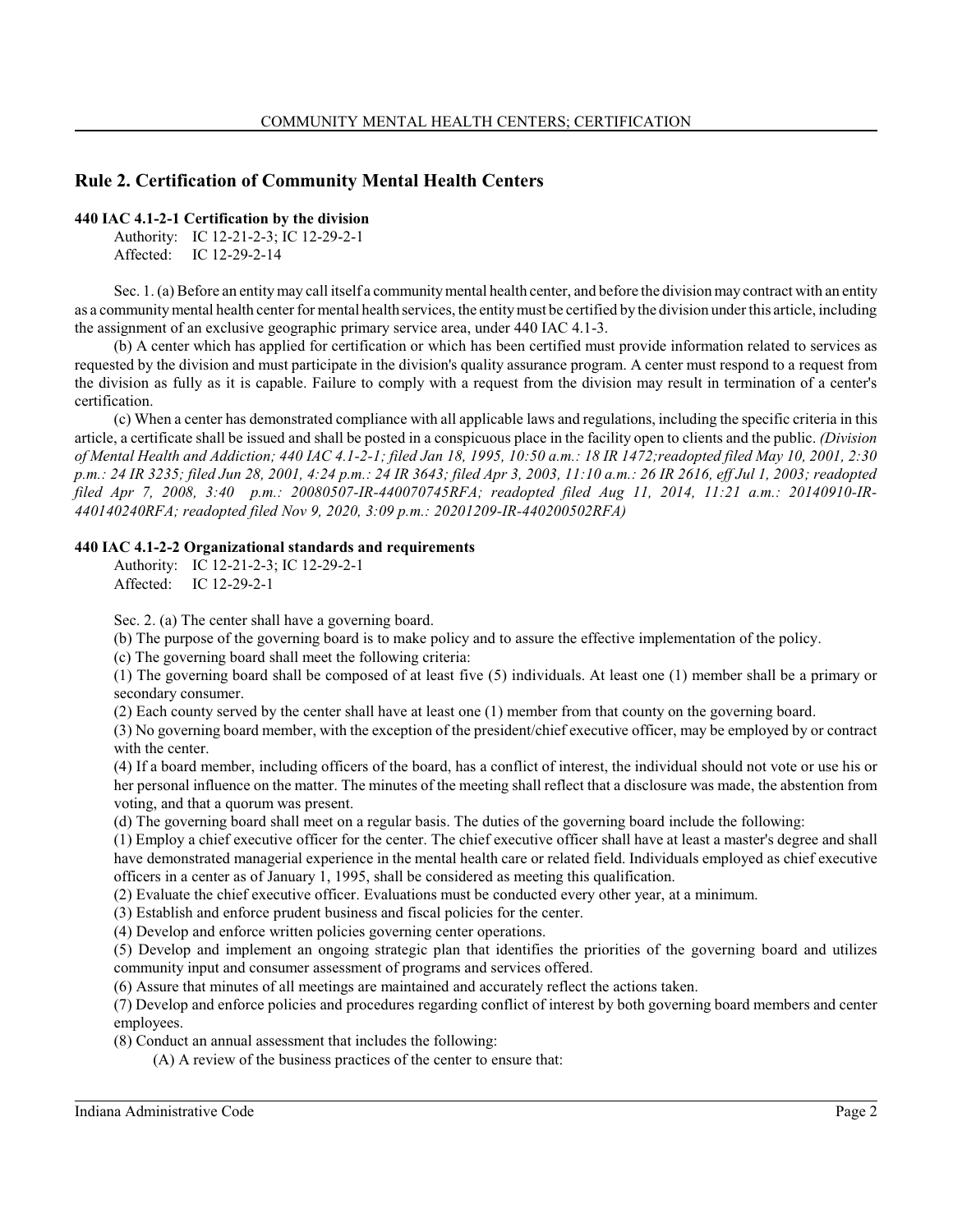(i) appropriate risk management procedures are in place;

- (ii) prudent financial practices occur;
- (iii) there is an attempt at maximizing revenue generation; and

(iv) professional practices are maintained in regard to information systems, accounts receivable, and accounts payable.

Deficiencies in the center's business practices shall be identified and a plan of corrective action implemented.

(B) A review of the programs of the center, assessing whether the programs are well-utilized, cost effective, and clinically effective. Deficiencies in the center's current program practices shall be identified and a plan of corrective action implemented.

- (e) The center shall have on staff a medical services director who:
- (1) has responsibility for the oversight and provision of all medical services; and
- (2) is a physician licensed to practice medicine in Indiana.
- (f) The center may have a professional staff organization that has the oversight of clinical services.

(g) The chief executive officer may not be the same person as the medical services director.

(h) A center that is part of a general hospital may, in lieu of a separate governing board, have an advisory board. *(Division of Mental Health and Addiction; 440 IAC 4.1-2-2; filed Jan 18, 1995, 10:50 a.m.: 18 IR 1472; readopted filed May 10, 2001, 2:30 p.m.: 24 IR 3235; filed Jun 28, 2001, 4:24 p.m.: 24 IR 3643; readopted filed Apr 7, 2008, 3:40 p.m.: 20080507-IR-440070745RFA; readopted filed Aug 11, 2014, 11:21 a.m.: 20140910-IR-440140240RFA; readopted filed Nov 9, 2020, 3:09 p.m.: 20201209-IR-440200502RFA)*

#### **440 IAC 4.1-2-3 Temporary certification** *(Repealed)*

Sec. 3. *(Repealed by Division of Mental Health and Addiction; filed Jun 28, 2001, 4:24 p.m.: 24 IR 3647)*

#### **440 IAC 4.1-2-4 Regular certification**

Authority: IC 12-21-2-3; IC 12-29-2-1 Affected: IC 12-7-2-40.6; 42 U.S.C. 300x

Sec. 4. (a) An applicant for certification as a community mental health center shall file an application with the division. (b) The application shall contain the following:

(1) A description of the organizational structure and mission of the applicant.

(2) The location of all operational sites of the applicant and proof of compliance with required health, fire, and safety codes as prescribed by federal and state law.

(3) List of governing board members and executive staff.

(4) Proof of general liability insurance coverage in the minimum amount of five hundred thousand dollars (\$500,000) for bodily injury and property damage.

(5) A copy of the applicant's procedures to ensure protection of client rights and confidentiality.

(6) If the center is not operated by a unit of government, the applicant shall submit a copy of the most recent financial audit, including a balance sheet of assets and liabilities of the applicant, which shall be prepared by an independent certified public accountant.

(7) If the center is operated by a unit of government, the applicant shall submit either:

(A) a copy of the most recent financial audit, including a balance sheet of assets and liabilities of the applicant, which shall be prepared by an independent certified public accountant; or

(B) a copy of the most recent state board of accounts audit report regarding the center.

(8) The history of mental health services provided by the applicant and the geographic area the applicant has served.

(9) A budget detailing all sources of revenue and expenses.

(10) Proof of the applicant's current federal tax exempt status.

(c) The applicant shall have the following staff:

(1) At least ten percent (10%) of the applicant's direct care staff full-time equivalents shall be some combination of the following: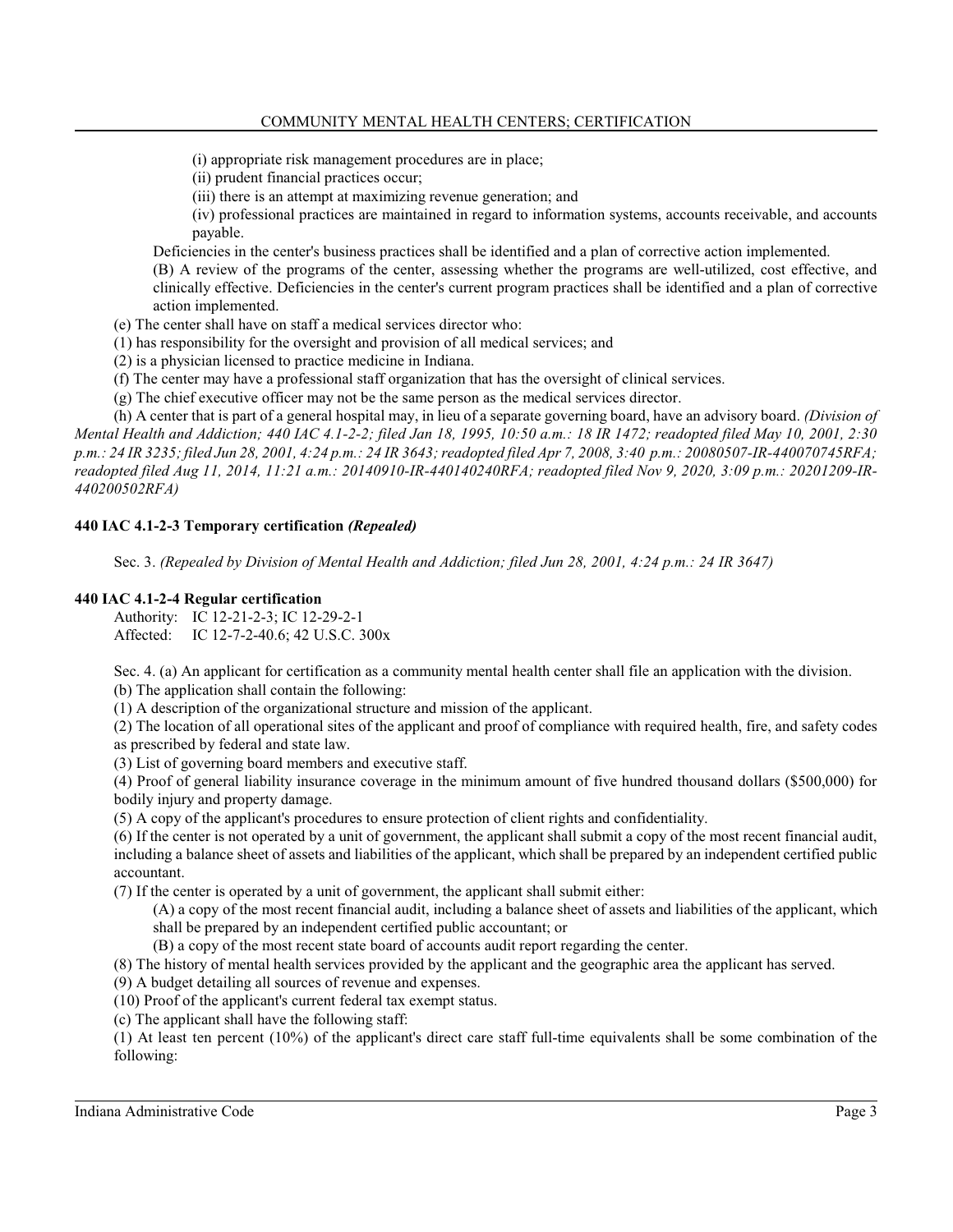- (A) Licensed clinical social workers.
- (B) Licensed mental health counselors.
- (C) Licensed marriage and family therapists.
- (D) Clinical nurse specialists.
- (E) Licensed psychologists, including individuals licensed as health service providers in psychology.

(F) Psychiatrists licensed to practice in the state of Indiana.

(2) Five percent (5%) of the applicant's direct care staff that qualify under subdivision (1) or the equivalent of fifty percent (50%) of a full-time position, whichever is greater, shall be psychiatrists.

(d) At the time of application, the applicant must provide the following services directly within the limits of the capacity of the center to any individual residing or employed in the applicant's service area, regardless of ability to pay for such services:

(1) Services for seriously mentally ill adults and seriously emotionally disturbed children and adolescents as follows:

- (A) Case management.
- (B) Crisis intervention.

(C) Outpatient services (including specialized outpatient services for children, the elderly, individuals with a serious mental illness, and residents of the service area who have been discharged from inpatient treatment).

- (D) Day treatment or partial hospitalization.
- (E) Individualized treatment planning.
- (F) Family support services.
- (G) Medication evaluation and monitoring.
- (H) Services to prevent unnecessary and inappropriate treatment and hospitalization.
- (I) Consultation/education services to the communities within the service area.

(2) Services for individuals who abuse alcohol and other drugs as follows:

- (A) Crisis intervention.
- (B) Consultation/education services to the communities within the service area.

(e) The following services must be available, but may be provided directly by the applicant or by contract with another entity: (1) For seriously mentally ill adult population, the following:

- (A) Inpatient care.
- (B) Acute stabilization.
- (C) Residential services, in compliance with rules promulgated to implement IC 12-22-2-3 *[IC 12-22-2-3 was repealed*
- *by P.L.143-2011, SECTION 31, effective July 1, 2011.]*. (2) For seriously emotionally disturbed children and adolescents, the following:
	- (A) Inpatient care.
	- (B) Acute stabilization.
- (3) For individuals who abuse alcohol and other drugs, the following:

(A) Inpatient care.

(B) Acute stabilization, including detoxification services.

(C) Residential services, in compliance with rules promulgated to implement IC 12-22-2-3 *[IC 12-22-2-3 was repealed by P.L.143-2011, SECTION 31, effective July 1, 2011.]*.

- (D) Day treatment or partial hospitalization.
- (E) Outpatient services.
- (F) Case management services.

(f) At the time of application, the applicant shall be providing and have accreditation for all of the services that are required to be provided directly for each of the following populations:

- (1) seriously emotionally disturbed children and adolescents;
- (2) seriously mentally ill adults; and
- (3) individuals who abuse alcohol and other drugs;

and all other services in the continuum of care that the center is providing directly.

(g) The applicant's accreditation must be by an accrediting agency approved by the division.

(h) The applicant must forward to the division proof of accreditation in all services provided by the applicant, site survey recommendations from the accrediting agency, and the applicant's responses to the site survey recommendations.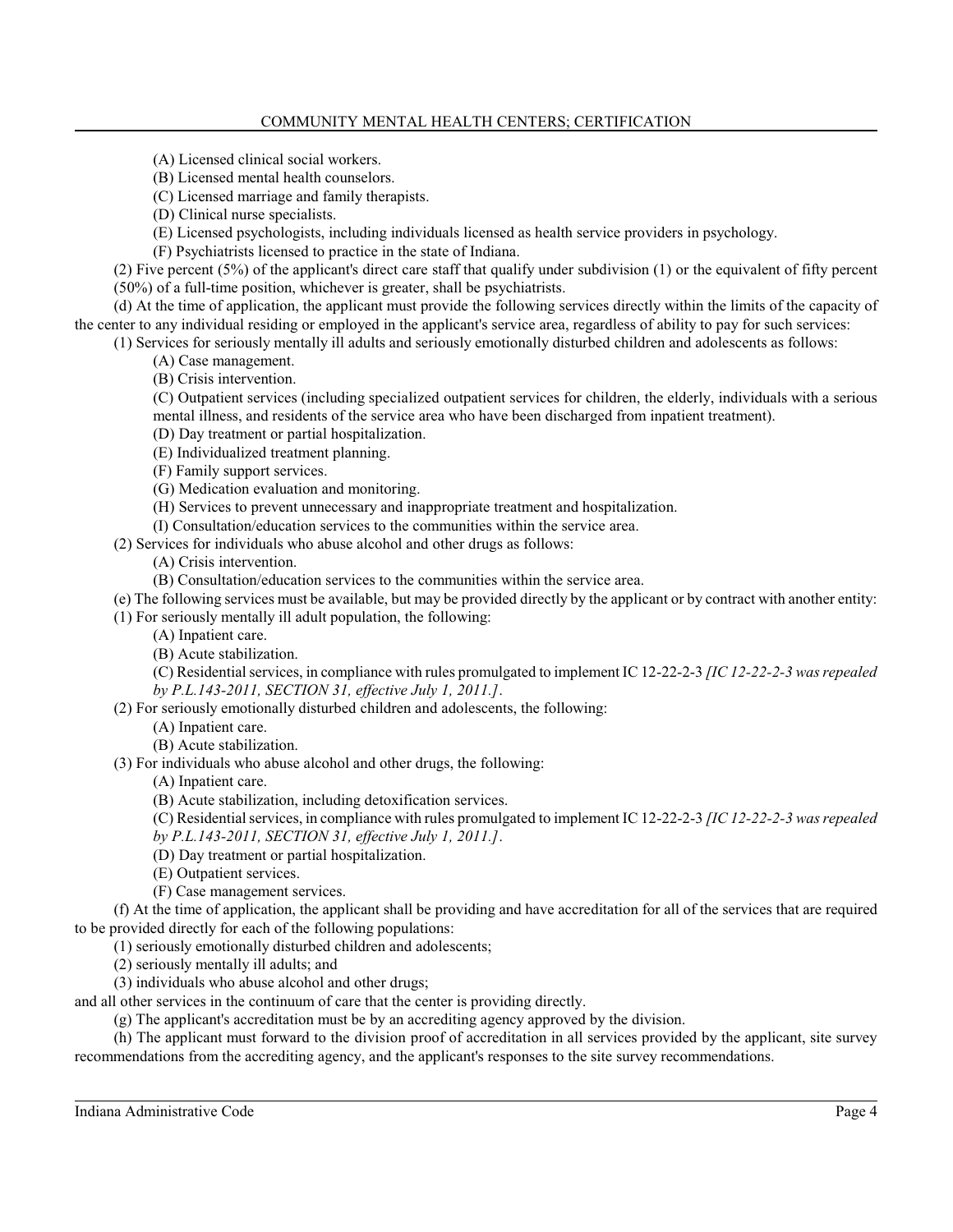(i) The division may require the applicant to correct any deficiencies described in the site survey.

(j) The division shall issue regular certification as a community mental health center to the applicant after the division has determined that the applicant meets all criteria for a community mental health center set forth in federal and state law and in this article, including the assignment of an exclusive geographic primary service area under 440 IAC 4.1-3.

(k) The certification shall expire ninety (90) days after the expiration of the center's accreditation from the accrediting agency designated by the center as its official accrediting agency.

(l) If an applicant is denied certification, a newapplication for certification may not be submitted until twelve (12) months have passed. *(Division of Mental Health and Addiction; 440 IAC 4.1-2-4; filed Jan 18, 1995, 10:50 a.m.: 18 IR 1473; readopted filed May 10, 2001, 2:30 p.m.: 24 IR 3235; filed Jun 28, 2001, 4:24 p.m.: 24 IR 3644; filed Apr 3, 2003, 11:10 a.m.: 26 IR 2617, eff Jul 1, 2003; readopted filed Apr 7, 2008, 3:40 p.m.: 20080507-IR-440070745RFA; readopted filed Aug 11, 2014, 11:21 a.m.: 20140910-IR-440140240RFA; readopted filed Nov 9, 2020, 3:09 p.m.: 20201209-IR-440200502RFA)*

# **440 IAC 4.1-2-5 Maintenance of certification**

Authority: IC 12-21-2-3; IC 12-27-1-4; IC 12-29-2-1 Affected: IC 12-29-2-1

Sec. 5. Maintenance of certification is dependent upon the following:

(1) The center shall maintain accreditation froman approved accrediting agency. The division shall annuallyprovide all centers with a list of accrediting agencies approved by the division.

(2) The center shall demonstrate the administrative and financial capacity to continue successful operations as a viable entity, including the following:

(A) The center shall purchase and maintain general liability insurance in the minimum amount of five hundred thousand dollars (\$500,000) for bodily injury and property damage.

(B) An audit of the financial operations of the center shall be performed annually by an independent certified public accountant. The audit, including the management letter, shall be forwarded to the division within six (6) months of the end of the entity's fiscal year.

(3) The center shall have written policies and enforce these policies to support and protect the fundamental human, civil, constitutional, and statutory rights of each client. The center shall give a written statement of rights to each client, and, in addition, the center shall document that center staff provides an oral explanation of these rights to each client.

(4) The center shall maintain compliance with required health, fire, and safety codes as prescribed by federal, state, and local law.

(5) The center shall serve the population groups listed at 440 IAC 4-3-1.

(6) The center shall continue to meet all staff and service requirements set forth at section 4 of this rule.

(7) The center shall comply with federal and state law regarding community mental health centers.

*(Division of Mental Health and Addiction; 440 IAC 4.1-2-5; filed Jan 18, 1995, 10:50 a.m.: 18 IR 1473; readopted filed May 10, 2001, 2:30 p.m.: 24 IR 3235; filed Jun 28, 2001, 4:24 p.m.: 24 IR 3646; filed Apr 3, 2003, 11:10 a.m.: 26 IR 2618, eff Jul 1, 2003; readopted filed Apr 7, 2008, 3:40 p.m.: 20080507-IR-440070745RFA; readopted filed Aug 11, 2014, 11:21 a.m.: 20140910-IR-440140240RFA; readopted filed Nov 9, 2020, 3:09 p.m.: 20201209-IR-440200502RFA)*

# **440 IAC 4.1-2-6 Notification of changes**

Authority: IC 12-21-2-3; IC 12-27-1-4; IC 12-29-2-1 Affected: IC 12-27

Sec. 6. A center must notify the division, in writing, of any of the following within thirty (30) days after the occurrence:

(1) Change in the location of the center's operational site.

(2) Change in the president or treasurer of the governing board.

(3) Change in the chief executive officer of the center.

(4) Substantial change in the primary program focus.

(5) The date of the accreditation survey and the name of the accrediting agency to provide accreditation.

(6) Change in the accreditation status of the center.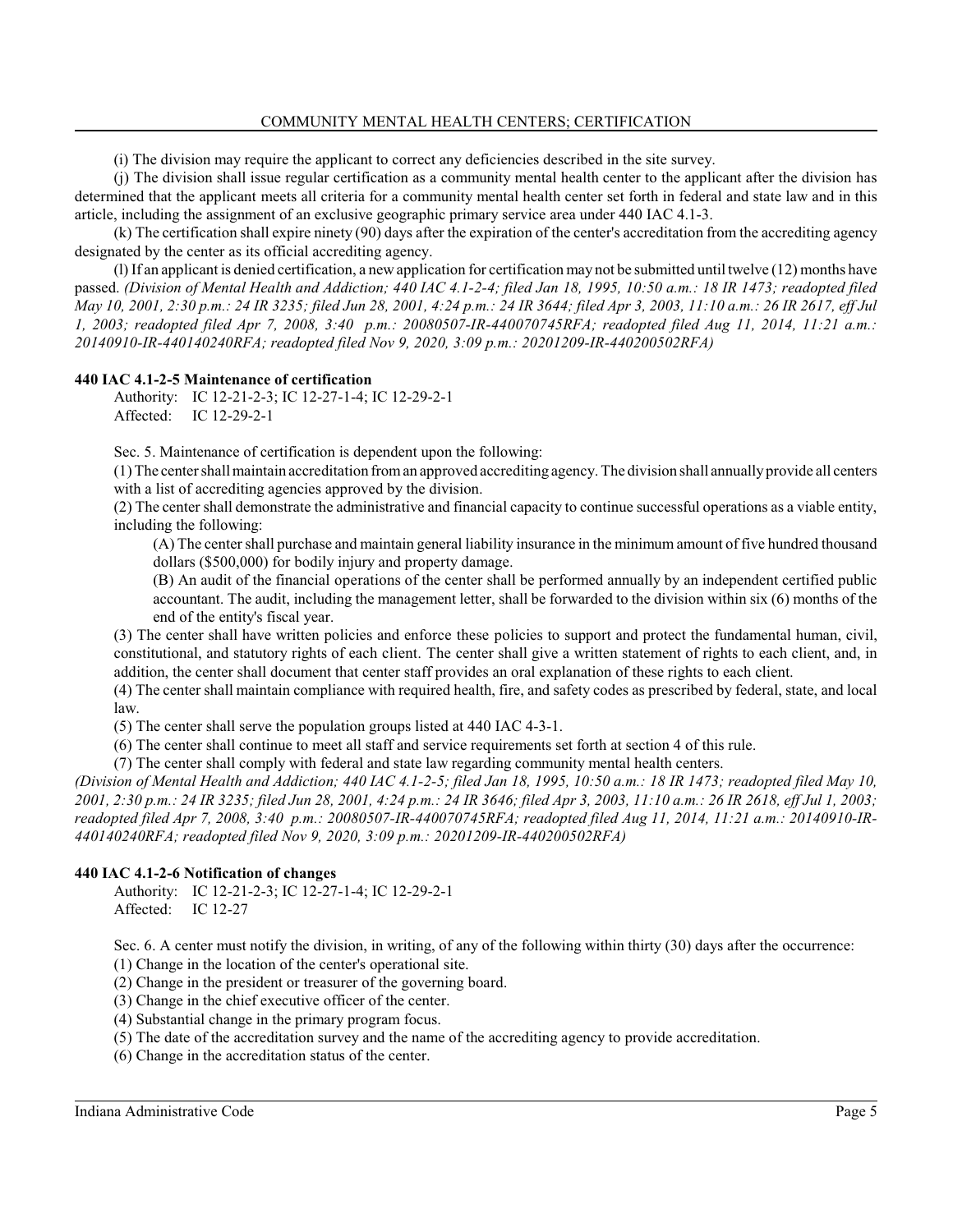(7) The initiation of bankruptcy proceedings.

(8) Adverse action against the entity as the result of the violation of health, fire, or safety codes as prescribed by federal, state, or local law.

(9) Documented violation of the rights of an individual being treated for mental illness under IC 12-27.

*(Division of Mental Health and Addiction; 440 IAC 4.1-2-6; filed Jan 18, 1995, 10:50 a.m.: 18 IR 1473; readopted filed May 10, 2001, 2:30 p.m.: 24 IR 3235; filed Jun 28, 2001, 4:24 p.m.: 24 IR 3646; readopted filed Apr 7, 2008, 3:40 p.m.: 20080507-IR-440070745RFA; readopted filed Aug 11, 2014, 11:21 a.m.: 20140910-IR-440140240RFA; readopted filed Nov 9, 2020, 3:09 p.m.: 20201209-IR-440200502RFA)*

# **440 IAC 4.1-2-7 Renewal of certification** *(Repealed)*

Sec. 7. *(Repealed by Division of Mental Health and Addiction; filed Jun 28, 2001, 4:24 p.m.: 24 IR 3647)*

#### **440 IAC 4.1-2-7.5 Conditional certification**

Authority: IC 12-21-2-3; IC 12-29-2-1 Affected: IC 12-29-2-1

Sec. 7.5. (a) The division shall change the certification status of a community mental health center to that of conditional certification if the division determines that the center has not met the requirements in this article or has not met the requirements of a contract with the division.

(b) Within a conditional certification period, the division may:

(1) grant an extension of the conditional certification or certifications;

(2) reinstate the regular certification of the center if the division requirements are met within the imposed deadline; or

(3) terminate the entity's certification as a community mental health center if the division requirements are not met within the imposed deadline.

(c) The division shall notify the chief executive officer of the center of the change in certification statusin writing. The notice shall include the following:

(1) The standards not met and the actions the center must take to meet those standards.

(2) The amount of time granted the center to meet the required standard.

(3) Actions to be taken by the center during the time period of the extension.

(d) The division has the discretion to determine the time period and frequency of a conditional certification; however, a conditional certification plus any extensions may not exceed twelve (12) months.

(e) Extension requirements shall include the following:

(1) If the division grants an extension of a conditional certification, the division shall notify the center in writing.

(2) The notice shall include the following:

(A) The time period of the extension.

(B) The standards not met and the actions the center must take to meet those standards.

(C) Actions to be taken by the center during the time period of the extension.

(f) If the center does not attain the improvements required by the division within the period of time required, the center's certification shall be terminated. *(Division of Mental Health and Addiction; 440 IAC 4.1-2-7.5; filed Jun 28, 2001, 4:24 p.m.: 24 IR 3646; readopted filed Apr 7, 2008, 3:40 p.m.: 20080507-IR-440070745RFA; readopted filed Aug 11, 2014, 11:21 a.m.: 20140910-IR-440140240RFA; readopted filed Nov 9, 2020, 3:09 p.m.: 20201209-IR-440200502RFA)*

# **440 IAC 4.1-2-8 Immediate termination of certification**

Authority: IC 12-29-2-1 Affected: IC 12-29-2-1

Sec. 8. The division may immediately terminate the certification of a community mental health center if the center's accreditation is revoked. *(Division of Mental Health and Addiction; 440 IAC 4.1-2-8; filed Jan 18, 1995, 10:50 a.m.: 18 IR 1474; readopted filed May 10, 2001, 2:30 p.m.: 24 IR 3235; readopted filed Apr 7, 2008, 3:40 p.m.: 20080507-IR-440070745RFA;*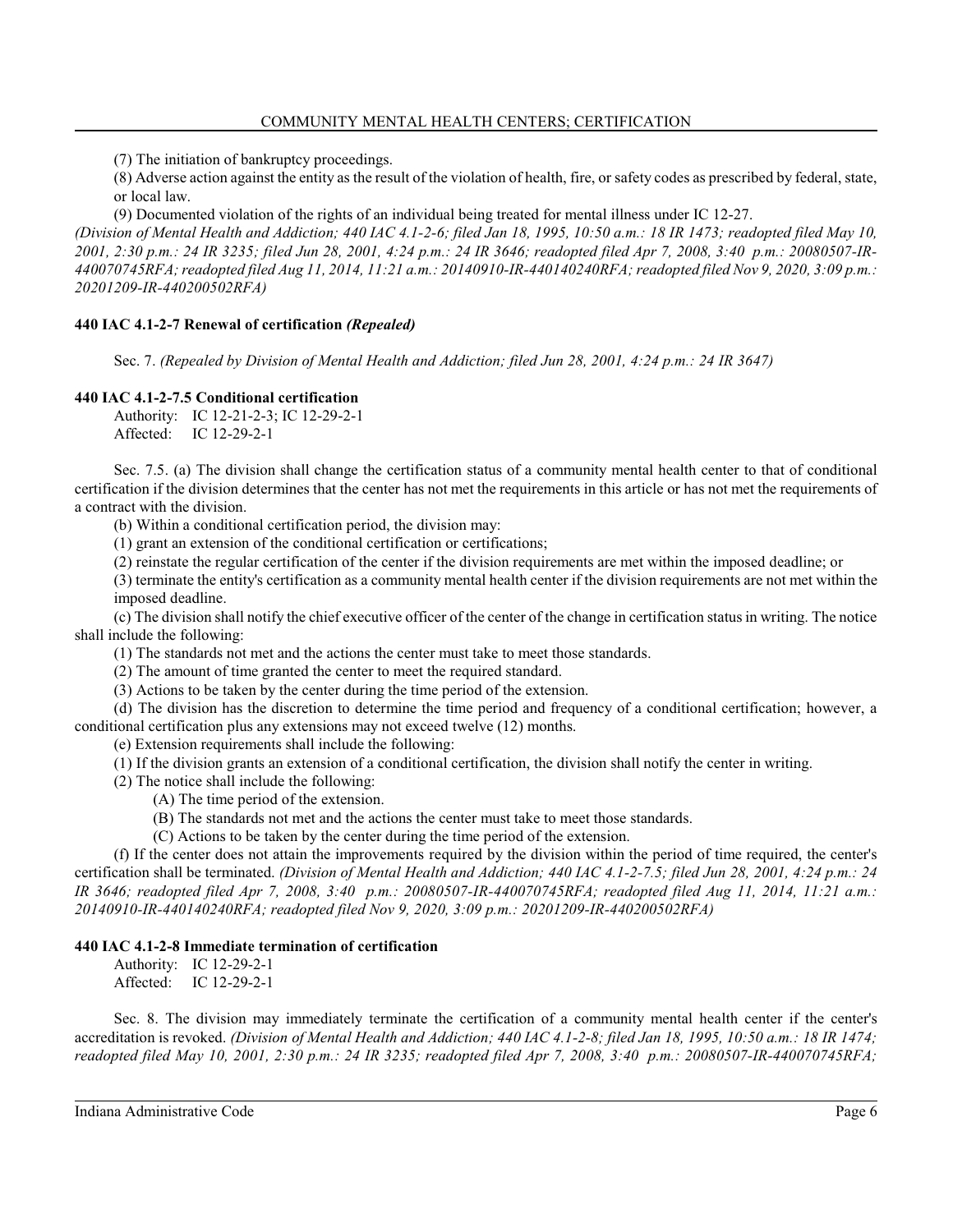*readopted filed Aug 11, 2014, 11:21 a.m.: 20140910-IR-440140240RFA; readopted filed Nov 9, 2020, 3:09 p.m.: 20201209-IR-440200502RFA)*

# **440 IAC 4.1-2-9 Termination of certification**

Authority: IC 12-21-2-3; IC 12-29-2-1 Affected: IC 12-29-2-1

Sec. 9. (a) The division may terminate certification issued under this article upon the division's investigation and determination of the following:

(1) Asubstantive change in the operation of the center which, underthe standards for accreditation, would cause the accrediting agency to revoke the accreditation.

(2) Failure of the center to regain accreditation within ninety (90) days following expiration of the center's current accreditation by the center's accrediting agency.

(3) Failure to comply with this article.

(4) Failure to forward the annual audit and management letter required by this article to the division.

(5) That the physical safety of the clients or staff of the center is compromised by a physical or sanitary condition of the center or of a physical facility of a center.

(6) The annual audit or other financial or legal information indicates evidence of fiscal mismanagement or the failure to maintain financial viability.

(7) Violation of a federal, state, or local statute, ordinance, rule, or regulation in the course of the operation of the center that endangers the health, safety, or continuity of services to consumers.

(b) If the division terminates an entity's certification as a communitymental health center, the entitymay not reapply to become a community mental health center until a lapse of twelve (12) months from the date of termination. *(Division of Mental Health and Addiction; 440 IAC 4.1-2-9; filed Jan 18, 1995, 10:50 a.m.: 18 IR 1474; readopted filed May 10, 2001, 2:30 p.m.: 24 IR 3235; filed Jun 28, 2001, 4:24 p.m.: 24 IR 3647; filed Apr 3, 2003, 11:10 a.m.: 26 IR 2618, eff Jul 1, 2003; readopted filed Apr 7, 2008, 3:40 p.m.: 20080507-IR-440070745RFA; readopted filed Aug 11, 2014, 11:21 a.m.: 20140910-IR-440140240RFA; readopted filed Nov 9, 2020, 3:09 p.m.: 20201209-IR-440200502RFA)*

# **440 IAC 4.1-2-10 Contract payments**

Authority: IC 12-21-2-3; IC 12-29-2-1 Affected: IC 12-29-2-1

Sec. 10. (a) Upon termination of a center's certification, the division shall suspend payment of contracts between the division and the center in whole or in part.

(b) The division may exercise all rights and claims available by contractual agreement or by federal or state law.

(c) The division shall notify the Indiana department of administration that the center's certification has been terminated. *(Division of Mental Health and Addiction; 440 IAC 4.1-2-10; filed Jan 18, 1995, 10:50 a.m.: 18 IR 1474; readopted filed May 10, 2001, 2:30 p.m.: 24 IR 3235; filed Jun 28, 2001, 4:24 p.m.: 24 IR 3647; readopted filed Apr 7, 2008, 3:40 p.m.: 20080507-IR-440070745RFA; readopted filed Aug 11, 2014, 11:21 a.m.: 20140910-IR-440140240RFA; readopted filed Nov 9, 2020, 3:09 p.m.: 20201209-IR-440200502RFA)*

# **440 IAC 4.1-2-11 Transfer of certification**

Authority: IC 12-29-2-1 Affected: IC 12-29-2-1

Sec. 11. A center may not transfer its certification to another legal entity. *(Division of Mental Health and Addiction; 440 IAC 4.1-2-11; filed Jan 18, 1995, 10:50 a.m.: 18 IR 1474; readopted filed May 10, 2001, 2:30 p.m.: 24 IR 3235; readopted filed Apr 7, 2008, 3:40 p.m.: 20080507-IR-440070745RFA; readopted filed Aug 11, 2014, 11:21 a.m.: 20140910-IR-440140240RFA; readopted filed Nov 9, 2020, 3:09 p.m.: 20201209-IR-440200502RFA)*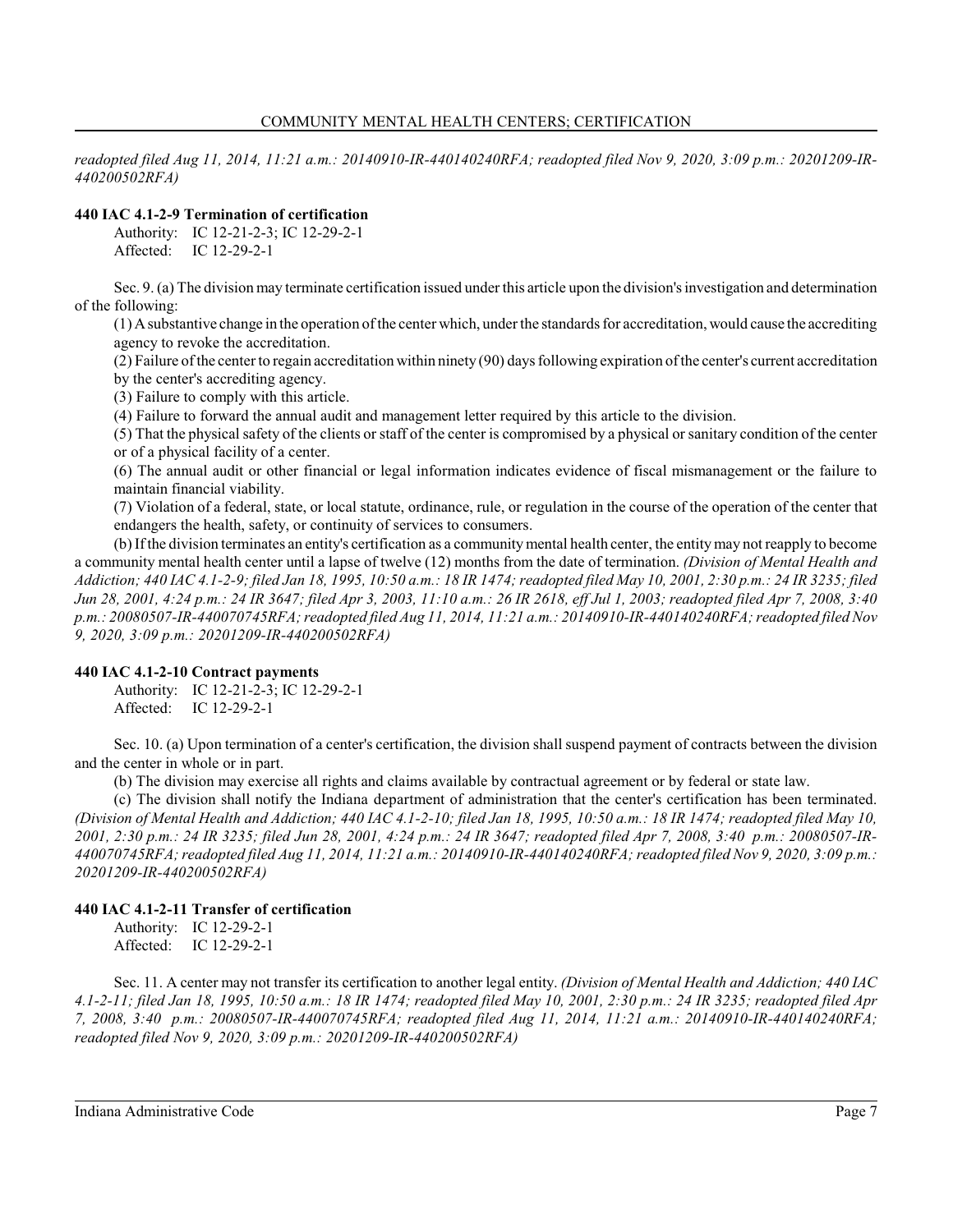# **440 IAC 4.1-2-12 Appeal rights**

Authority: IC 12-21-2-3; IC 12-29-2-1 Affected: IC 4-21.5-3; IC 12-29-2-1

Sec. 12. A center that is aggrieved by any adverse action taken under this rule may appeal the action under IC 4-21.5-3. *(Division of Mental Health and Addiction; 440 IAC 4.1-2-12; filed Jun 28, 2001, 4:24 p.m.: 24 IR 3647; readopted filed Apr 7, 2008, 3:40 p.m.: 20080507-IR-440070745RFA; readopted filed Aug 11, 2014, 11:21 a.m.: 20140910-IR-440140240RFA; readopted filed Nov 9, 2020, 3:09 p.m.: 20201209-IR-440200502RFA)*

# **Rule 3. Exclusive Geographic Primary Service Areas**

**440 IAC 4.1-3-1 Community mental health center; exclusive geographic primary service areas**

Authority: IC 12-21-2-3; IC 12-29-2-1 Affected: IC 12-29-2-1

Sec. 1. (a) Each community mental health center (CMHC) shall have a mutually exclusive geographic primary service area for purposes of IC 12-29-2, designated by the division of mental health and addiction.

(b) The exclusive geographic primary service areas, taken together, shall cover the entire state of Indiana.

(c) The director of the division of mental health and addiction shall issue a list of the official exclusive geographic primary service areas assigned to each CMHC, pursuant to P.L.79-2002, SECTION 6. This list shall be updated whenever there is a change pursuant to this rule.

(d) The director of the division of mental health and addiction shall not reassign any exclusive geographic primary service area unless one (1) of the following occurs:

(1) An order has been issued by a hearing officer under this rule.

(2) A request for a change in the exclusive geographic primary service area has been made, and the CMHCs and counties that would be affected by the change concur with the change in writing.

(3) An existing CMHC, which has an exclusive geographic primary service area, is denied certification or is terminated under this article.

*(Division of Mental Health and Addiction; 440 IAC 4.1-3-1; filed Apr 3, 2003, 11:10 a.m.: 26 IR 2619, eff Jul 1, 2003; readopted filed Apr 7, 2008, 3:40 p.m.: 20080507-IR-440070745RFA; readopted filed Aug 11, 2014, 11:21 a.m.: 20140910-IR-440140240RFA; readopted filed Nov 9, 2020, 3:09 p.m.: 20201209-IR-440200502RFA)*

# **440 IAC 4.1-3-2 Obligations of each community mental health center regarding the exclusive geographic primary service area**

Authority: IC 12-21-2-3; IC 12-29-2-1 Affected: IC 12-26-6-8; IC 12-26-7-3

Sec. 2. (a) Each community mental health center (CMHC) is obligated to provide accessible services for all individuals, within the limits of its capacity, in its exclusive geographic primary service area.

(b) Except for consumers who are enrolled by another CMHC or managed care provider, the CMHC is obligated to provide commitment screening to a state institution administered by the division of mental health and addiction for any individual residing in the CMHC's exclusive geographic primary service area who presents for screening services or is referred for screening services.

(c) Commitment screening to a state institution administered by the division of mental health and addiction shall be done by the CMHC that enrolled them, or by the CMHC with which the managed care provider that enrolled the person has a screening contract.

(d) Notwithstanding subsection (b), the designation of an exclusive geographic primary service area may not limit an eligible consumer's right to choose or access the treatment services of any provider who is certified by the division of mental health and addiction to provide publicly supported mental health services. *(Division of Mental Health and Addiction; 440 IAC 4.1-3-2; filed Apr 3, 2003, 11:10 a.m.: 26 IR 2619, eff Jul 1, 2003; readopted filed Apr 7, 2008, 3:40 p.m.: 20080507-IR-440070745RFA; readopted filed Aug 11, 2014, 11:21 a.m.: 20140910-IR-440140240RFA; readopted filed Nov 9, 2020, 3:09 p.m.: 20201209-IR-*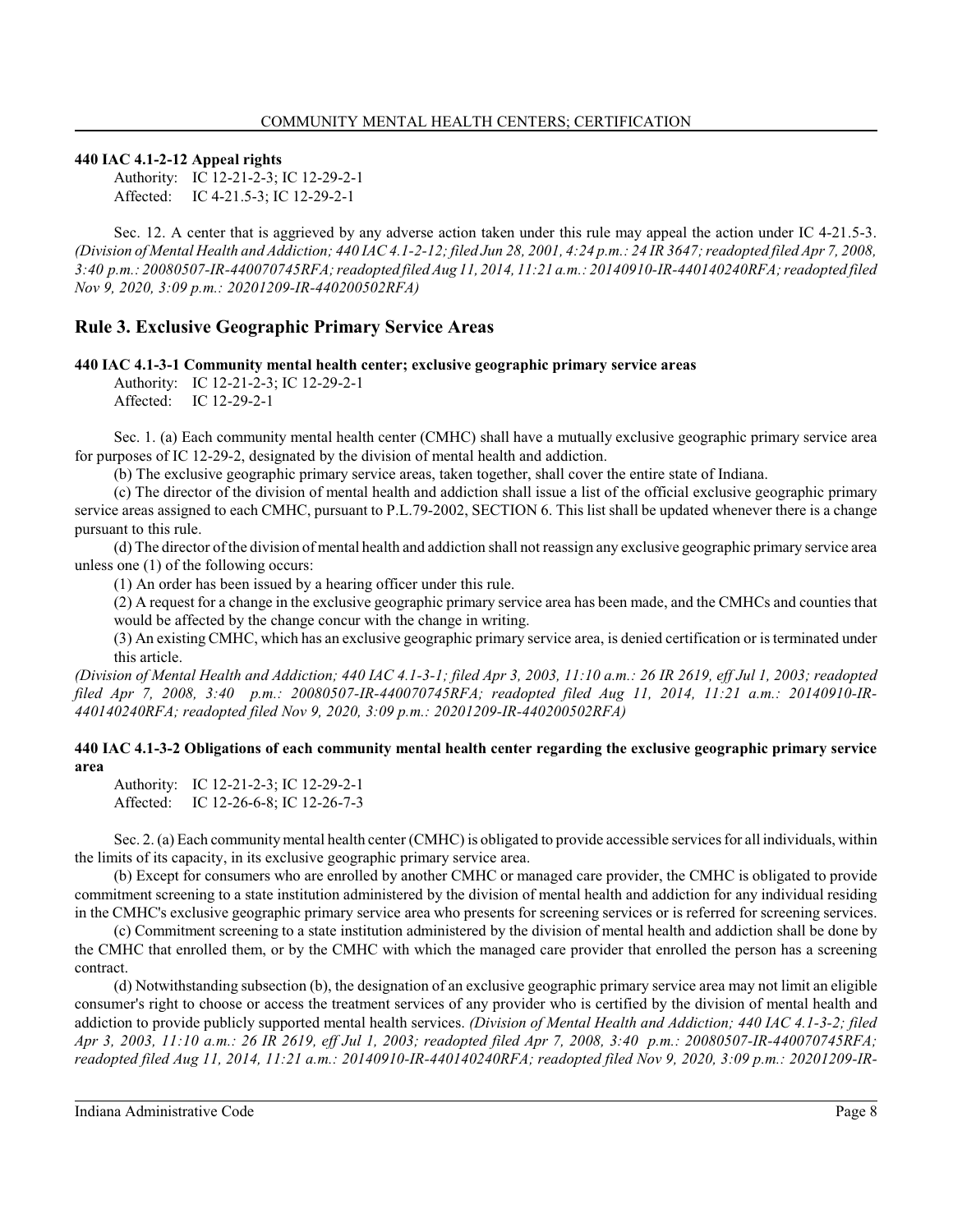#### *440200502RFA)*

#### **440 IAC 4.1-3-3 County complaints regarding a community mental health center**

Authority: IC 12-21-2-3; IC 12-29-2-1; IC 12-29-2-16 Affected: IC 12-7-2-40.6

Sec. 3. (a) If the county commissioners have a concern about the community mental health center (CMHC) that is assigned to their county as part of its exclusive geographic primary service area, the county commissioners shall first take their complaint to the CMHC.

(b) If the concern cannot be resolved, the county commissioners may make a complaint to the director of the division of mental health and addiction. The director of the division of mental health and addiction shall mediate the disagreement between the CMHC and the county. The CMHC and the county have ninety (90) days to resolve their differences.

(c) If the CMHC and the county have not resolved their differences within ninety (90) days, the county commissioners may file a request with the director of the division of mental health and addiction to have another CMHC assigned to their county as a part of the CMHC's exclusive geographic primary service area. *(Division of Mental Health and Addiction; 440 IAC 4.1-3-3; filed Apr 3, 2003, 11:10 a.m.: 26 IR 2620, eff Jul 1, 2003; readopted filed Apr 7, 2008, 3:40 p.m.: 20080507-IR-440070745RFA; readopted filed Aug 11, 2014, 11:21 a.m.: 20140910-IR-440140240RFA; readopted filed Nov 9, 2020, 3:09 p.m.: 20201209-IR-440200502RFA)*

#### **440 IAC 4.1-3-4 Changes of the exclusive geographic primary service areas**

Authority: IC 12-21-2-3; IC 12-29-2-1; IC 12-29-2-16 Affected: IC 4-21.5-3; IC 12-7-2-40.6

Sec. 4. (a) To change an exclusive geographic primary service area, a request to change an exclusive geographic primary service area must be made by the county commissioners or by a community mental health center (CMHC) to the director of the division of mental health and addiction.

(b) A CMHC may not request to be divested of the responsibility of a county that it has been assigned as a part of its exclusive geographic primary service area.

(c) A CMHC that is under a conditional certification status from the division of mental health and addiction or under a conditional accreditation status is not eligible to add territory in a change of an exclusive geographic primary service area.

(d) The notice of a request shall be made at least eighteen (18) months prior to the requested effective date of the change.

(e) Except in emergencies, as determined by the director, changes in the exclusive geographic primary service areas for purposes of IC 12-29 shall take effect on the next July 1.

(f) The director shall notify all regularly certified CMHCs when a request to change an exclusive geographic primary service area is received.

(g) A CMHC may concur with the change in writing.

(h) If the CMHCs affected by the request do not concur fully with the requested change, the director shall appoint a hearing officer under IC 4-21.5-3 to consider the evidence and issue an order regarding the requested change of an exclusive geographic primary service area.

(i) The hearing officer shall issue an order based on the following information regarding the CMHCs serving the contested area:

(1) An unduplicated count of consumers served in the contested area, as reported to the division of mental health and addiction on the consumer service data system during the current and the average of two (2) previous fiscal years.

(2) The availability of accessible services and the past delivery of those services to residents of the contested area.

(3) The completeness of the continuum of care, defined at IC 12-7-2-40.6, available in the contested area.

(4) The geographic accessibility of services.

(5) Information from and preferences of local community advocates and officials.

(6) The accreditation status of the centers.

(7) The certification status of the centers.

(8) Reports that are required by IC 12-29-2-16.

(9) Any other relevant information.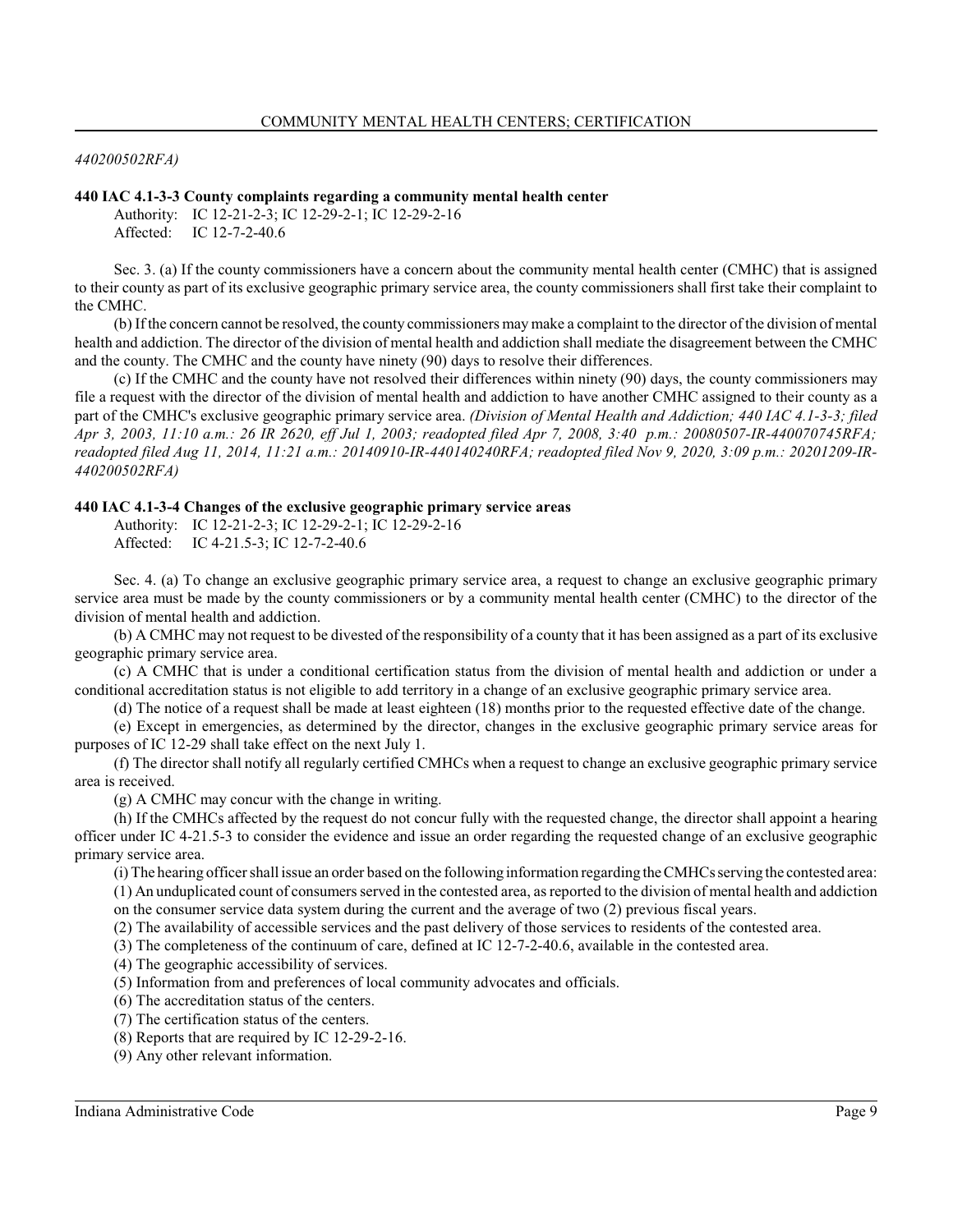#### COMMUNITY MENTAL HEALTH CENTERS; CERTIFICATION

(j) The hearing officer shall consider all of the above in the order regarding the county or portion of a county awarded to each center. *(Division of Mental Health and Addiction; 440 IAC 4.1-3-4; filed Apr 3, 2003, 11:10 a.m.: 26 IR 2620, eff Jul 1, 2003; readopted filed Apr 7, 2008, 3:40 p.m.: 20080507-IR-440070745RFA; readopted filed Aug 11, 2014, 11:21 a.m.: 20140910-IR-440140240RFA; readopted filed Nov 9, 2020, 3:09 p.m.: 20201209-IR-440200502RFA)*

#### **440 IAC 4.1-3-5 Redesignation of the exclusive geographic primary service area**

Authority: IC 12-21-2-3; IC 12-29-2-1 Affected: IC 12-29-2-1

Sec. 5. (a) When an existing community mental health center (CMHC), which has an exclusive geographic primary service area, is denied certification or is terminated under this article, the directorshall redesignate that exclusive geographic primary service area to another or to multiple CMHCs.

(b) If there is a new CMHC applicant that has completed all of the requirements for certification except being assigned an exclusive geographic primary service area, that newCMHC applicant may be assigned the exclusive geographic primary service area.

(c) Changes in the exclusive geographic primary service areas for purposes of this section shall take effect as soon as the designation is made.

(d) The director shall notify all counties in the exclusive geographic primary service area and all regularly certified CMHCs when an existing CMHC is denied certification or is terminated. *(Division of Mental Health and Addiction; 440 IAC 4.1-3-5; filed Apr 3, 2003, 11:10 a.m.: 26 IR 2620, eff Jul 1, 2003; readopted filed Apr 7, 2008, 3:40 p.m.: 20080507-IR-440070745RFA; readopted filed Aug 11, 2014, 11:21 a.m.: 20140910-IR-440140240RFA; readopted filed Nov 9, 2020, 3:09 p.m.: 20201209-IR-440200502RFA)*

#### **440 IAC 4.1-3-6 Designation of a new community mental health center**

Authority: IC 12-21-2-3; IC 12-29-2-1 Affected: IC 12-29-2-1

Sec. 6. (a) A new community mental health center (CMHC) is not automatically entitled to be assigned an exclusive geographic primary service area.

(b) No CMHC applicant may be certified as a CMHC if it cannot be assigned an exclusive geographic primary service area. *(Division of Mental Health and Addiction; 440 IAC 4.1-3-6; filed Apr 3, 2003, 11:10 a.m.: 26 IR 2621, eff Jul 1, 2003; readopted filed Apr 7, 2008, 3:40 p.m.: 20080507-IR-440070745RFA; readopted filed Aug 11, 2014, 11:21 a.m.: 20140910-IR-440140240RFA; readopted filed Nov 9, 2020, 3:09 p.m.: 20201209-IR-440200502RFA)*

# **440 IAC 4.1-3-7 County request that it be assigned to a new community mental health center**

Authority: IC 12-21-2-3; IC 12-29-2-1

Affected: IC 4-21.5-3; IC 12-7-2-40.6

Sec. 7. (a) A countymay request that their county or a portion of their county containing at least seventy-five thousand (75,000) people be assigned to the new community mental health center (CMHC).

(b) Changes in the exclusive geographic primary service areas for purposes of this section shall take effect on the next July 1.

(c) The director shall notify all regularly certified CMHCs when a request to change an exclusive geographic primary service area is received.

(d) An existing CMHC may concur with the change in writing.

(e) If the CMHCs affected by the request do not concur fully with the requested change, the director shall appoint a hearing officer under IC 4-21.5-3 to consider the evidence and issue an order regarding the requested change of an exclusive geographic primary service area.

(f) The hearing officer shall issue an order based on the following information regarding the CMHCs serving the contested area:

(1) An unduplicated count of consumers served in the contested area, as reported to the division of mental health and addiction